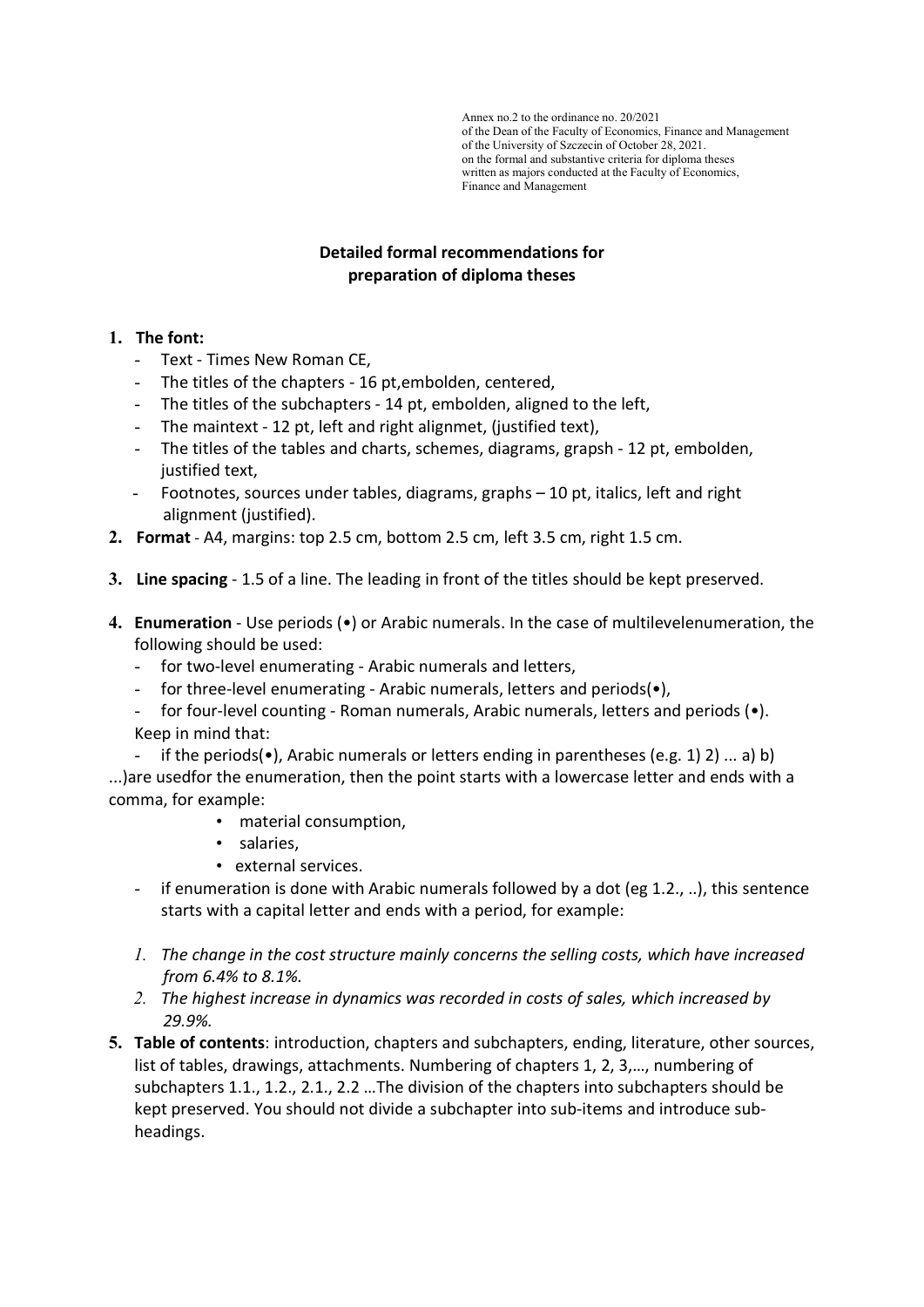## Example:

| <b>Table of contents</b> |  |
|--------------------------|--|
|                          |  |
|                          |  |
|                          |  |
|                          |  |
|                          |  |
|                          |  |
|                          |  |
|                          |  |
|                          |  |

# 3. …

#### 6. Literature

The list of literature (books, articles, reports) may only include items that were cited in the footnotes to the paper (citation or reference). Entries in the list of references should be listed alphabetically, according to the authors' surnames. An example of a literature list is as follows:

- 1. Kowalski J.: Costsanalysis. PWE, Warsaw 2018.
- 2. Młynarski J., Nowak J. and others: Economic policy. PWP, Lublin 2019.
- 3. Nowak A.: Mountainturism in: Turism, edited by. J. Kowalski, PWE, Warsaw 2016.
- 4. Pawlak W.: Technologicalprogressinair transport in 2020. "Transport" 2021, no 12

# 7. Other sources

Other sources include: legal provisions (laws, regulations, ordinances), internal materials of the audited entity, internet resources.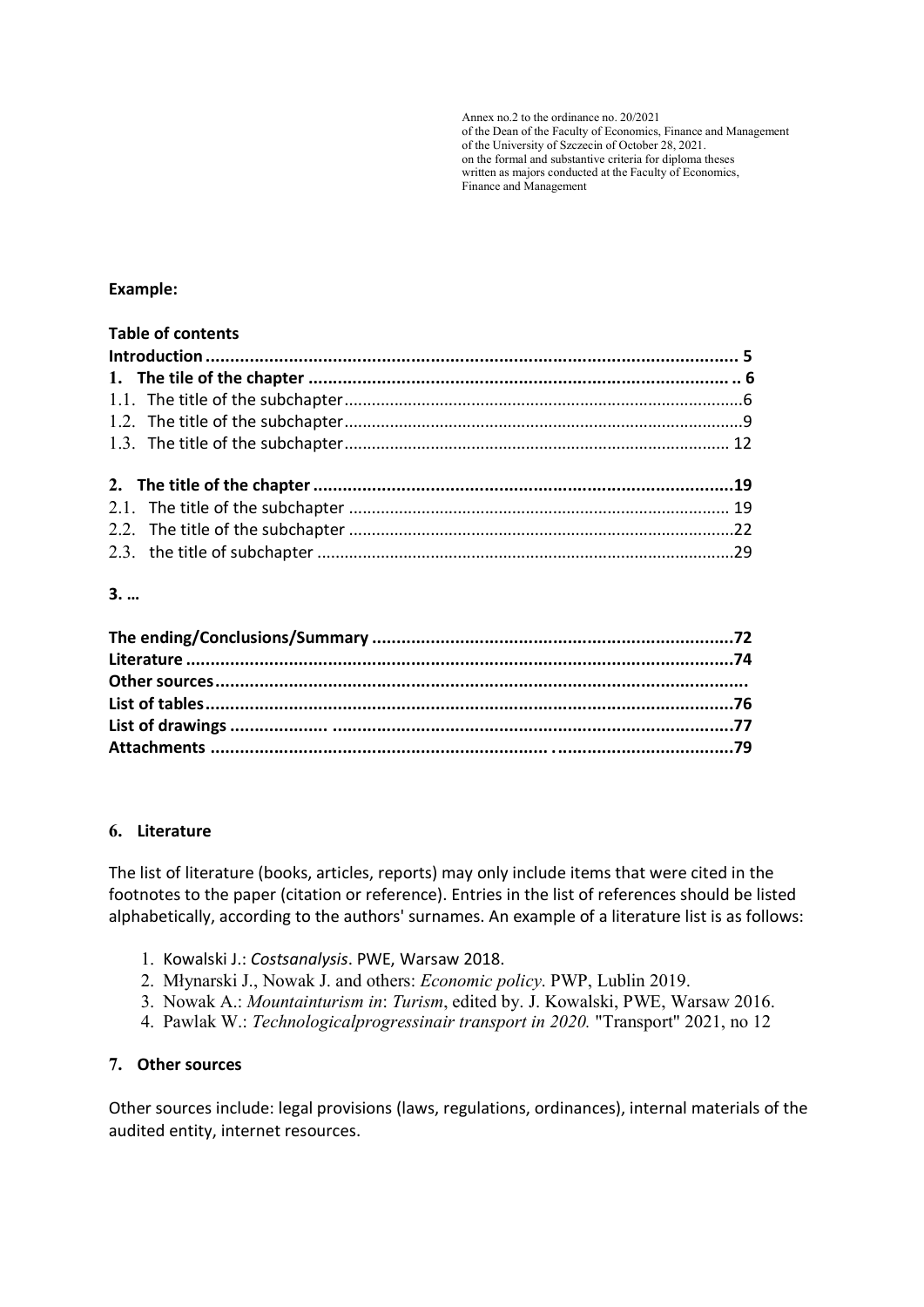## 8. Annotations

Literature footnotes and digressions are placed at the bottom of the page (Times New Roman, size 10), numbered automatically with a line separating them from the main text. The rules for the spelling of footnotes are as follows:

a) in the case of an item quoted for the first time, the following should be provided: initial of the name and surname of the author, title of the work, publisher, place and year of publication, page. For example:

 $<sup>1</sup>$  J. Kowalski: Cost analysis in logistics. PWE, Warsaw 2015, p.28.</sup>

b) in the case of an item written by no more than four authors, the following should be provided: initials of the first and last names of the authors, title of the work, publisher, place and year of publication, page. For example:

 $2$  J. Kowalski, A. Nowak: Marketing. PWP, Warsaw 2018, p. 38.

c) in the case when there are more than four authors, an example of a footnote is as follows:

 $3$  J. Młynarski, J. Nowak and others: Economic policy.PWP, Lublin 2019, p. 27.

d) in the case of a collective work, the first name and surname of the author of the chapter are given first, followed by the title of the book, first name and surname of the editor, publisher, place and year of publication, page, for example:

 $4$  A. Nowak: Mountainturism, in: Turism, edited by J. Kowalski, PWE, Warsaw 2016, p. 17.

e) the following applies in the event of subsequent references to the same position:

 $5$  J. Kowalski: Costsanalysis..., itemquoted, p. 28. (the first two words of the titleat the maximum)

f) in the case of articles from journals, the following should be provided: author's initial and surname, title of the article, title of the journal in quotation marks and the year of publication, number of the journal and page, for example:

 $6$  W. Pawlak: Technological progressin air transport in "Transport" 2021, no 12, p. 66.

g) if an item is referenced consecutively, an example of a footnote is as follows:

 $7$  J. Kowalski: Costsanalysis...itemquoted, p. 28.

 $8$  Hereto, p. 29.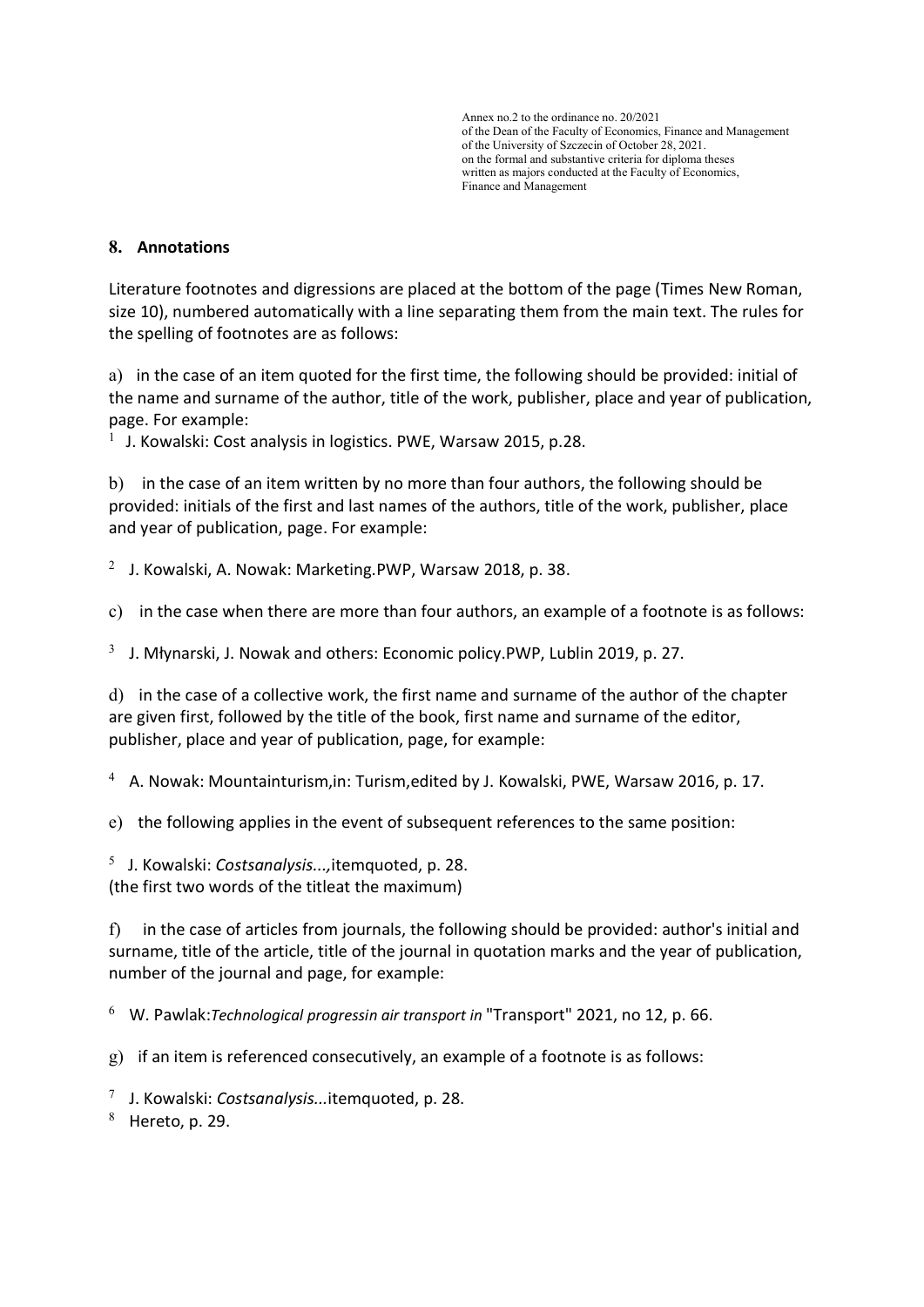h) in the case of using the provisions of law (normative acts), the following should be provided: the type of the legal act (act, ordinance, ordinance), date of issue, title and number of the Journal of Laws and item). For example:

<sup>9</sup> Act of September 29, 1994 on accounting, consolidated text, Journal of Laws No. of 2002, No. 76, item. 694, as amended, art. 5.

i) in the event of subsequent references to legal provisions, the following rule shall apply:

 $10$  Act of September 29, 1994 on accounting..., item quoted, art. 3.

j) when citing a daily newspaper, the layout of the footnote is the same as for articles, for example:

- $11$  A. Nowak: Furtherchanges in taxes. "Rzeczpospolita" 2018, no 123, p. 4.
- k) If internal audited materials are used, the footnote is as follows:
- <sup>12</sup> Balance sheet analysis in 2017-2020, internal materials of the LOMEX company, copied typescript, Szczecin 2021, p. 12.
- l) when using statistical yearbooks, an example of a footnote is as follows:
- 13 Statistical yearbook GUS. Warsaw 2021, p. 40, table 25.
- ł) in the case of using Internet resources, the (example) footnote is as follows:

14 J. Kowalski, Polemiki i dygresje, http://arch.historiaimedia.org/przypisy-w-pracynaukowej/index.html [access: 07.11.2021].

If the author of the text is not given on the page, the description should start with the title of the text.

<sup>15</sup> Internet access in 2020, htts://Eurostat.eu/data/internet\_RAPORT\_2316.pdf [access: 09.11.2021].

#### 9. Tables, drawings, diagrams, charts

a) it is necessary to precede the table / drawing / diagram / graph with a mention in the text with the number, for example:

text, text ……The cost classification criteria are presented in Table 1.4.